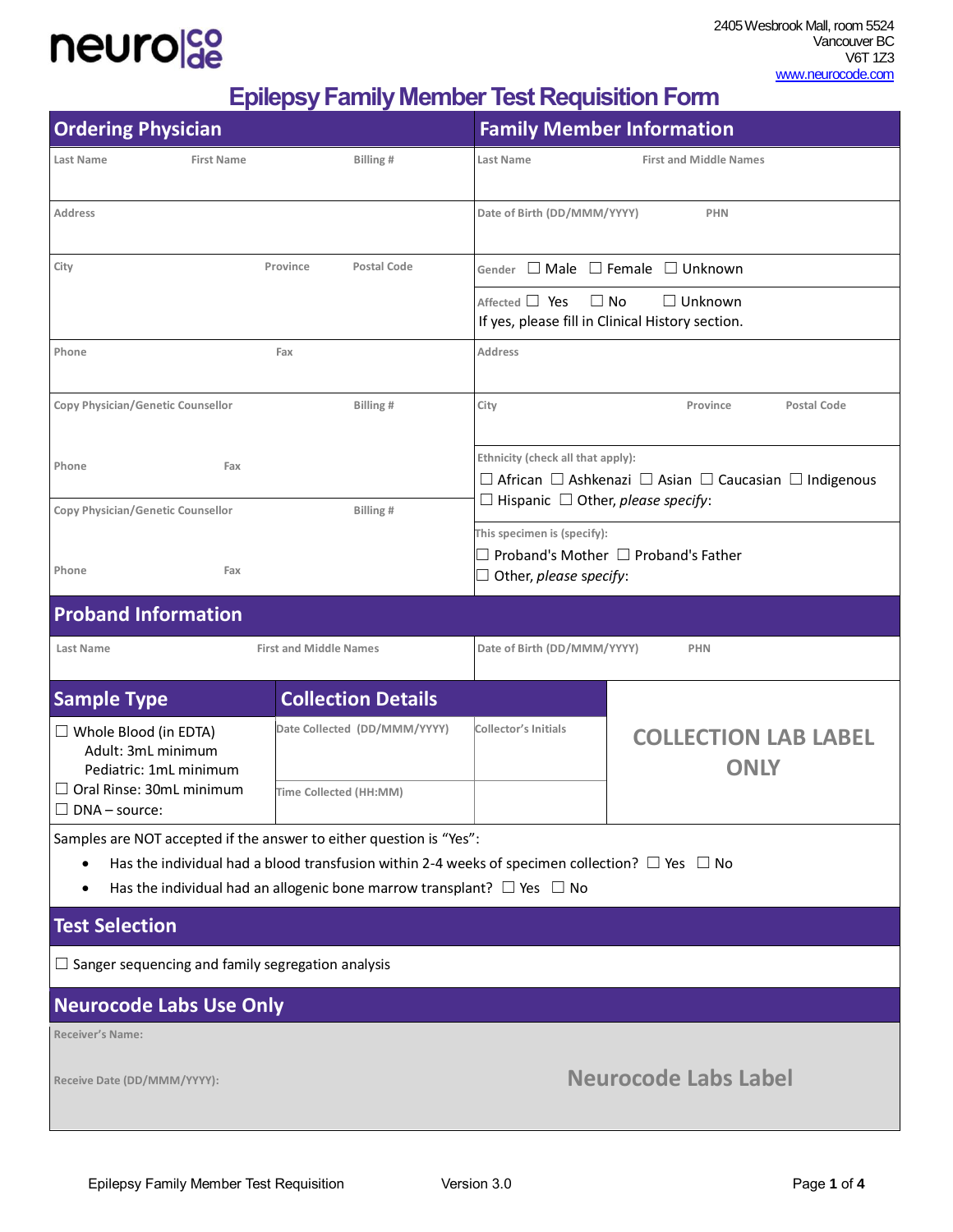## neurolde

### **Epilepsy Family Member Test Requisition Form**

| <b>Variant(s) to Sanger sequence</b>               |                          |                                                                                                                 |
|----------------------------------------------------|--------------------------|-----------------------------------------------------------------------------------------------------------------|
| HGNC gene symbol:                                  | Genomic position (hg19): | Ref/Alt allele:                                                                                                 |
| RefSeq ID:                                         | HGVS* DNA change:        | HGVS* protein change:                                                                                           |
| HGNC gene symbol:                                  | Genomic position (hg19): | Ref/Alt allele:                                                                                                 |
| RefSeq ID:                                         | HGVS* DNA change:        | HGVS* protein change:                                                                                           |
| HGNC gene symbol:                                  | Genomic position (hg19): | Ref/Alt allele:                                                                                                 |
| RefSeq ID:                                         | HGVS* DNA change:        | HGVS* protein change:                                                                                           |
| HGNC gene symbol:                                  | Genomic position (hg19): | Ref/Alt allele:                                                                                                 |
| RefSeq ID:                                         | HGVS* DNA change:        | HGVS* protein change:                                                                                           |
| HGNC gene symbol:                                  | Genomic position (hg19): | Ref/Alt allele:                                                                                                 |
| RefSeq ID:                                         | HGVS* DNA change:        | HGVS* protein change:                                                                                           |
| *http://varnomen.hgvs.org/recommendations/general/ |                          |                                                                                                                 |
| <b>Payment Information (required)</b>              |                          |                                                                                                                 |
| Name:<br><b>Street Address:</b>                    |                          | Contact Neurocode Labs, Inc. for pricing.                                                                       |
| City:<br>Province/State:                           |                          | $\Box$ Cheque or Bank Draft (make payable to Neurocode Labs, Inc.)<br>in Canadian funds.                        |
| Postal Code:<br>Country:<br>Phone:                 |                          | $\Box$ Bank Transfer – please contact Neurocode Labs, Inc. for<br>account information: accounting@neurocode.com |
| <b>Clinical History</b>                            |                          |                                                                                                                 |
|                                                    |                          |                                                                                                                 |
|                                                    |                          |                                                                                                                 |
|                                                    |                          |                                                                                                                 |
|                                                    |                          |                                                                                                                 |
|                                                    |                          |                                                                                                                 |
|                                                    |                          |                                                                                                                 |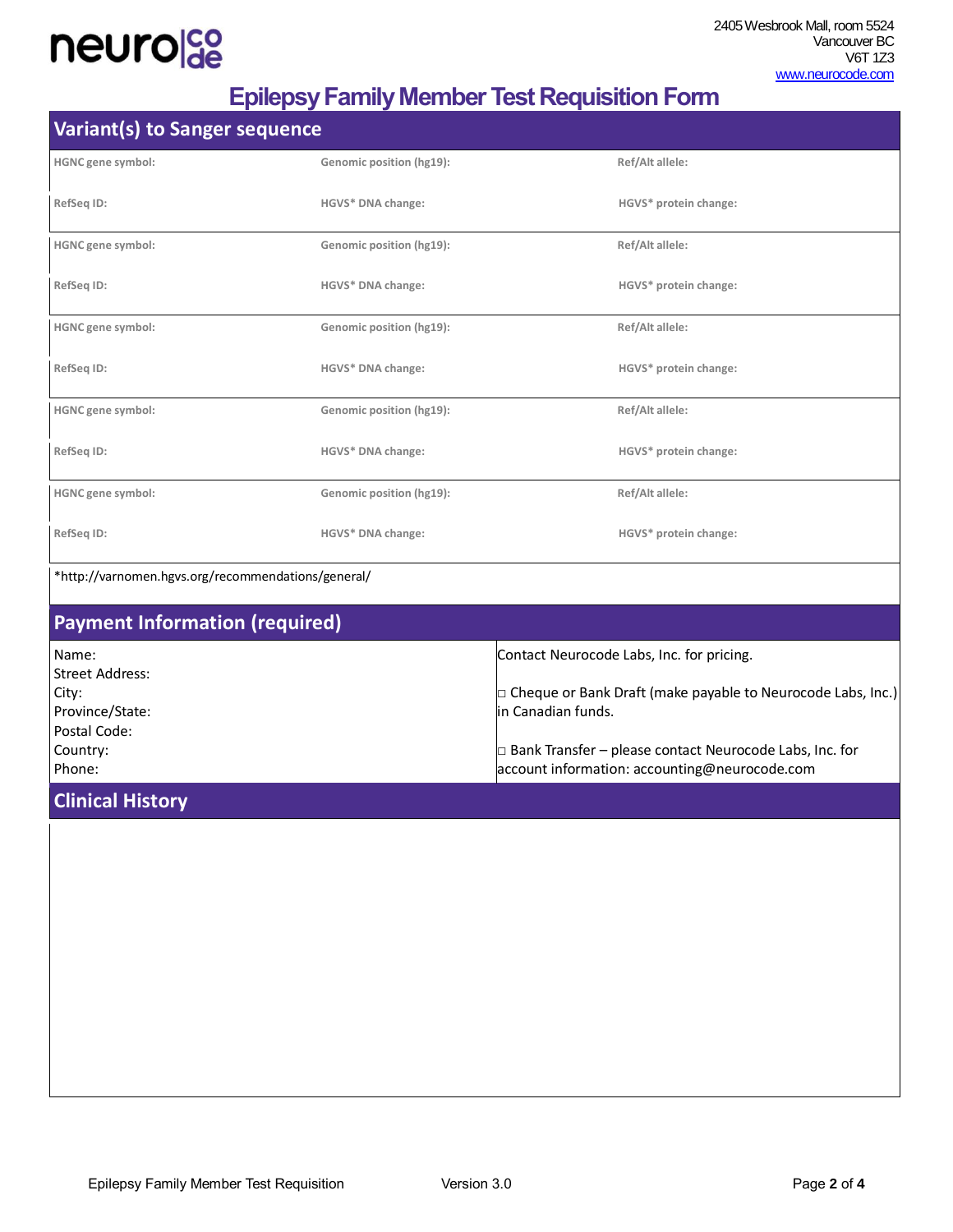

### **Epilepsy Family Member Test Requisition Form**

#### **Physician's Statement and Signature**

*This test is medically necessary for the risk assessment, diagnosis or detection of a disease, illness, impairment, symptom, syndrome or disorder. The results could direct medical management and treatment decisions. By my signature below, I indicate that I am the referring physician and/or authorized health care provider. I have explained the purpose, possible results (including incidental findings), and limitations of the test described above. The individual and/or their legal guardian have been given the opportunity to ask questions and/or seek genetic counseling. The individual and/or their legal guardian have given informed consent for the test described above to be performed.*

| <b>Ordering Physician's Signature</b> |  |
|---------------------------------------|--|
|                                       |  |

**Ordering Physician's Signature Date (DD-MMM-YYYY)**